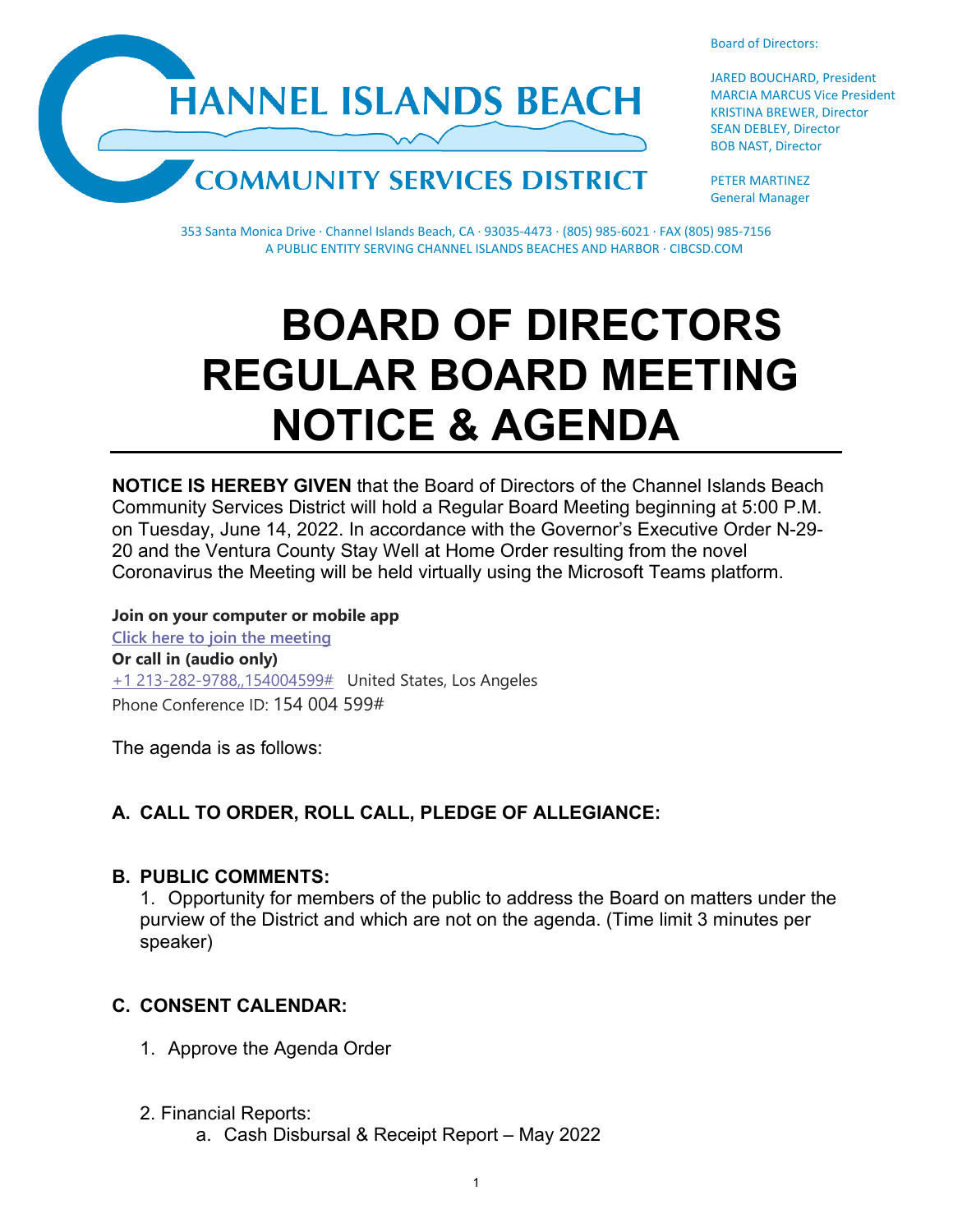# 3. Minutes:

a. May 10, 2022, Regular Board Meeting

4. Authorize customer request for relief from water charges due to leaks on the property consistent with Resolution 16-06:

|    | <b>Account Number</b> | <b>Water Relief</b> | <b>Sewer Relief</b> | <b>Total Relief</b> |
|----|-----------------------|---------------------|---------------------|---------------------|
| а. | 01100-04              | \$10.85             | \$63.24             | \$74.10             |
| b. | 00000021              | \$57.42             | \$158.10            | \$215.52            |
| с. | 04240-02              | \$80.64             | \$202.37            | \$283.01            |
|    |                       |                     |                     | \$572.63            |
|    |                       |                     |                     |                     |

# **D. PUBLIC HEARINGS:**

# **5:05 P.M.**

# **1. FINAL PROPOSED FY 2022-2023 BUDGET**

Recommendation:

1) Conduct public hearing, receive staff report, public testimony and close the public hearing

2) Adopt Final Proposed FY 2022-2023 Operating and Capital Budget

# **2. PUBLIC HEARING ON WATER, SEWER, AND REFUSE COLLECTION SERVICES PURSUANT to PROPOSITION 218 (CALIFORNIA CONSTITUTION, ARTICLE XIIID). ORDINANCE 96 OF THE CHANNEL ISLANDS BEACH COMMUNITY SERVICES DISTRICT RATES AND REGULATIONS FOR WATER, SEWER, AND REFUSE COLLECTION SERVICES**

Recommendation:

1) Conduct public hearing, receive staff report, public testimony and close the public hearing

2) Perform reading in title only and adoption of Ordinance 96 effective July 1, 2022.

# **E. OPERATIONS REPORT:**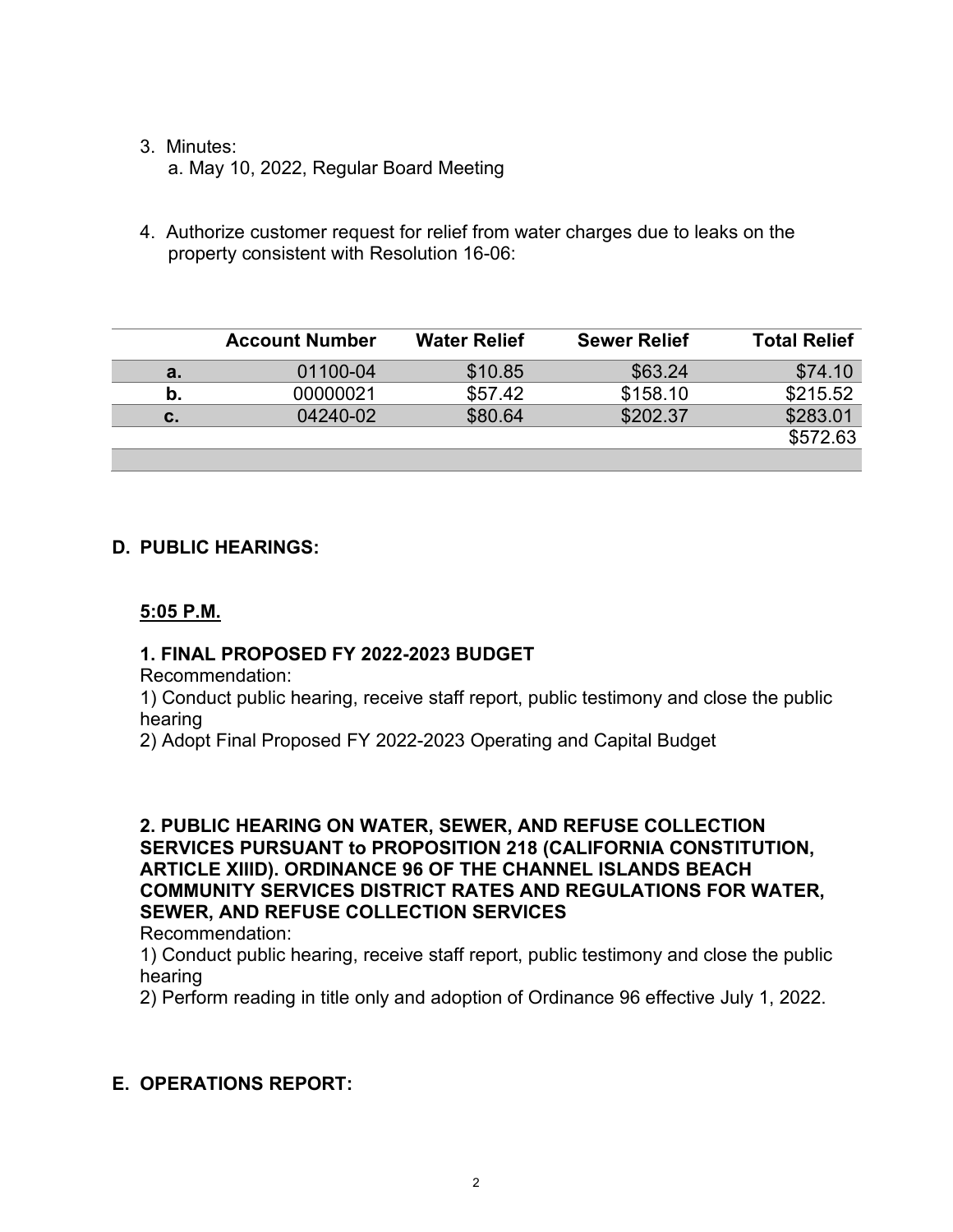# **F. ACTION CALENDAR:**

#### **1. CONSIDERATION OF RESOLUTION 22-11 ENABLING CONTINUED USE OF REMOTE TELECONFERENCE MEETINGS IN ACCORDANCE WITH ASSEMBLY BILL 361**

Recommendation:

1) It is recommended the Board adopt Resolution No. 22-11 authorizing remote teleconference meetings of the Legislative Bodies of the Channel Islands Beach Community Services District for the period of June 15, 2022, to July 12, 2022.

# **2. BAD DEBT**

Recommendation:

1) Approve Bad Debt Write off from FY 2020/2021 to be written off in FY 2021/2022

### **3. RESTATEMENT OF SOLID WASTE SERVICE AGREEMENT WITH EJ HARRISON AND SONS INC.**

Recommendation:

1) Renew and Restate a 7 Year Agreement with E.J. Harrison and Sons, Inc. for the Collection, Diversion, Transport and Disposal of Solid Waste, Organic Waste and Recyclable Materials

2) Authorize the General Manager and Legal Counsel to make non-monetary modifications and execute the agreement.

# **4. CONSIDERATION AND ADOPTION OF RESOLUTION NO. 22-09 RECOGNIZING JIMMY HAMPTON (EJ HARRISON AND SONS)**

Recommendation:

1) The Board to consider and approve Resolution No. 22-09 to commend, recognize, and extend its gratitude to Mr. Jimmy Hampton (EJ Harrison & Sons) for his dedicated service to the District.

2) If approved, direct District Board President and General Manager to present Mr. Hampton at a future EJ Harrison Board meeting on behalf of the District Board, staff, and its community members.

# **G. INFORMATION CALENDAR:**

1. Report from Board Members of any meeting or conference where compensation for attendance was received.

### **H. BOARD MEMBER COMMENTS:**

# **I. GENERAL COUNSEL & GENERAL MANAGER COMMENTS:**